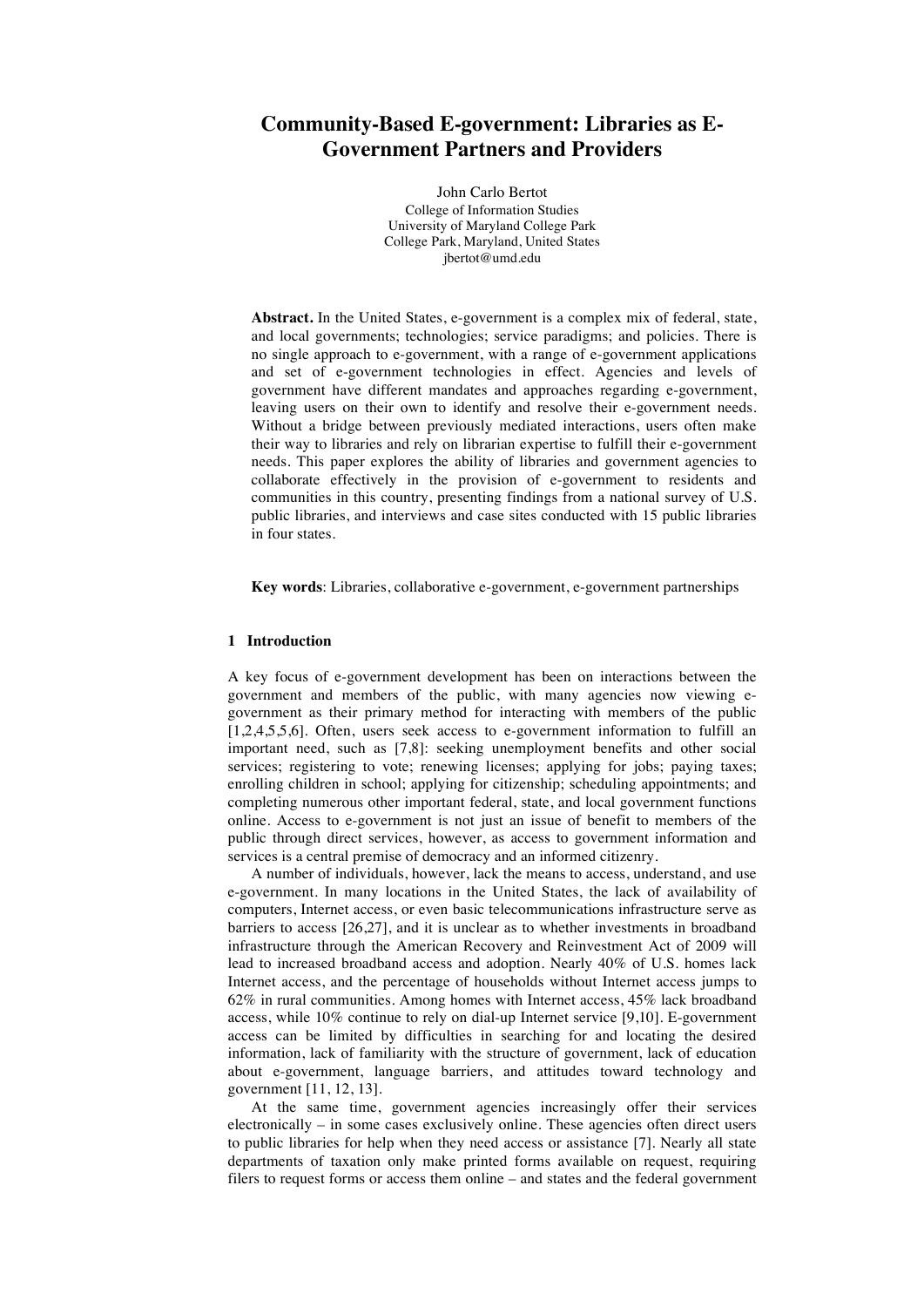are strongly encouraging e-filing. Florida requires that individuals apply online for social service benefits from the Department of Children and Families (DCF) through AccessFlorida (http://www.myflorida.com/accessflorida/); and immigrant services (e.g., appointments, applications, status checking http://www.uscis.gov/portal/site/uscis) are increasingly online processes.

As a result of these gaps and challenges, members of the public seek assistance with e-government in libraries because they  $[5,7,14,15,16,17,18,19]$ : 1) lack access to computers and the Internet, which serve as a critical pre-requisite to engaging in e-government transactions; 2) lack the technical skills to use the online services and resources; 3) lack and understanding of civics and are therefore unable to discern between federal, state, or local government services and/or which agencies are responsible for which e-government services; 4) are uncomfortable engaging in online interactions without guidance; 5) are unable to engage in e-government services due to the lack of accessibility and usability of government websites in general and e-government services in particular; 6) often face a range of social barriers to accessing and using e-government services such as trust, language, and culture; and 7) are specifically directed by an agency to obtain assistance from a library as opposed to the actual agency providing the service.

In addition, people with other means of Internet access often still use egovernment in public libraries because libraries and librarians have exceptionally high levels of social trust, making their guidance in accessing and using egovernment uniquely trusted by residents [18, 20, 21]. Also, persons with Internet access in the home or elsewhere come to the library for assistance with egovernment due to librarian expertise and the lack of available assistance from government agencies providing e-government services. For example, Florida's DCF reduced the number of case workers and assistance providers by over 3,000 positions due to its implementation of the AccessFlorida online application system, resulting in near complete lack of available agency staff from which users can seek assistance [15].

In recognition of the reliance of residents on public libraries for e-government access, many federal, state, and local government agencies openly expect public libraries to provide residents with access to and guidance in using e-government, directing residents to the nearest public library for access and assistance [7,14,17,22]. Government agencies indicate that relying on libraries for e-government access and assistance allows agencies to focus on other issues [7,14,20]. Some local governments also engage public libraries to create and maintain the local government websites [17].

Whether viewed as an unfunded mandate or opportunity to extend e-government services through community-based institutions such as the public library, public libraries and governments are defacto collaborators in the provision of e-government services. The central issue, essentially unexplored, is the extent to which formal and deliberative collaborations can serve to create a robust and user-centered approach to e-government services.

#### **2 Methodology and Research Questions**

The findings presented in this paper rely on two data collection efforts: 1) a national survey of U.S. public libraries which collected data between September 2009 and November 2009; and 2) U.S. public library site visits and interviews which occurred between June 2009 and November 2009. The research questions that the study explored included: 1) What e-government service roles do public libraries provide to their communities? 2) What partnerships have libraries formed with government agencies in the provision of e-government services? 3) What are the success factors and/or barriers to forming partnerships with government agencies? 4) What are the challenges that libraries face by serving as e-government providers?

In the United States, there are approximately 16,500 public library buildings that are open to the public. Based on geographic dispersion and population service areas, everyone in the United States has access to a public library – though in certain regions such as the Southwest (i.e., New Mexico, Arizona), library facilities can be quite dispersed, requiring individuals to travel long distances to reach a library.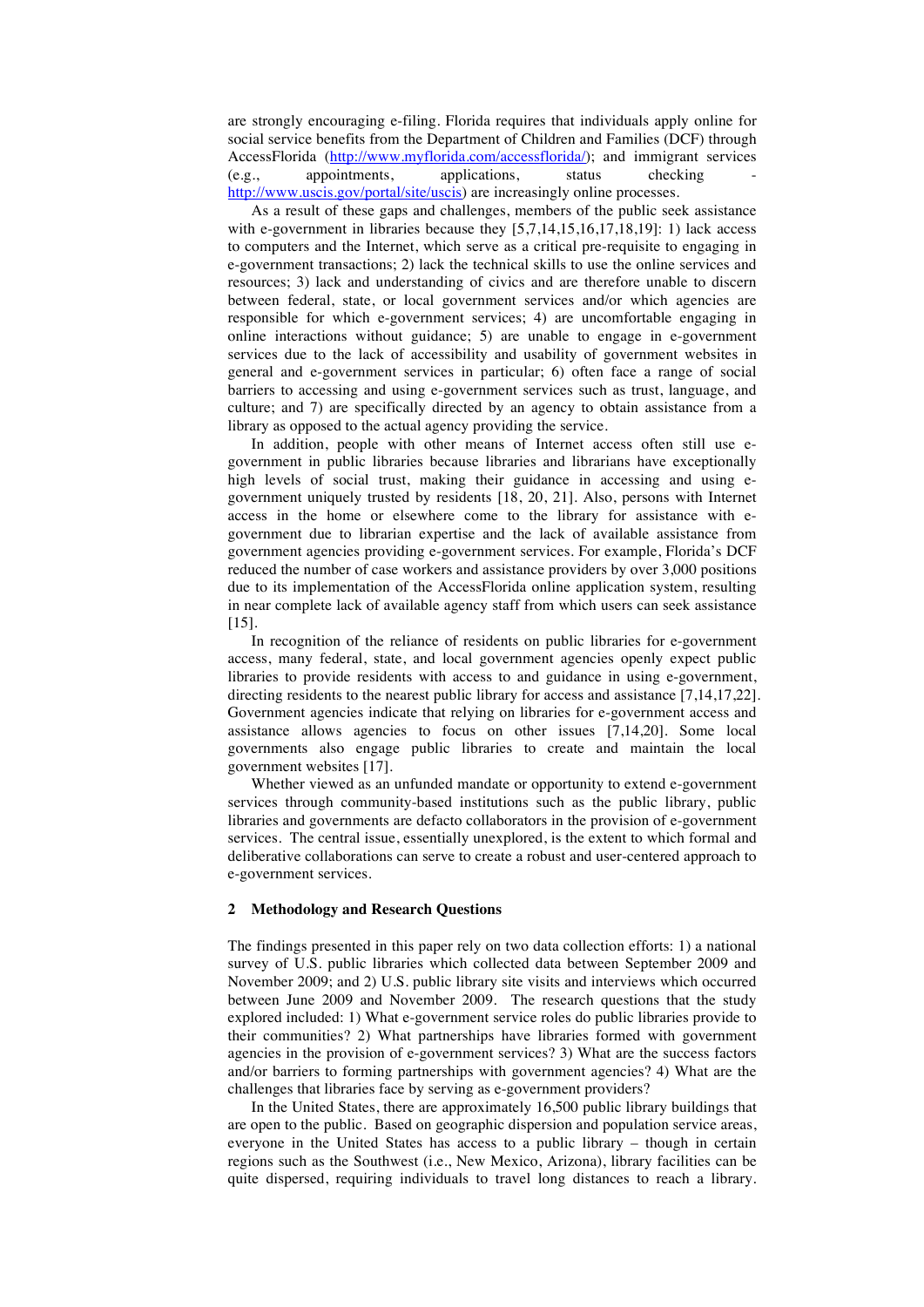Funded by the American Library Association and the Bill & Melinda Gates Foundation, the survey drew a proportionate-to-size stratified random sample that considered the metropolitan status of the library (i.e., urban, suburban, and rural) and state in order to generate both national and state-level generalizeable estimates of public library Internet connectivity and service provision. The 2009 survey is the 12<sup>th</sup> survey in a series of public library Internet access surveys conducted since 1994. The survey was Web-based, and sampled libraries received an announcement postcard regarding the survey. In all, the survey produced 7,393 responses, for a response rate of 82.4 percent. Weighted analysis is used to generate both state and national estimates. More specific methodology issues are available in [23].

Interviews and site visits were conducted with 15 libraries in four states. In all, the researcher visited 10 libraries and interviewed the library director in five additional libraries. Libraries were selected by geographic region (North, South, East, and West) as well as library characteristics such as metropolitan status (the same measures of metropolitan status used for the survey were used for site visit libraries), library size, number of staff, and known e-government library-agency partnerships. A Web search and literature review was conducted to ascertain the existence of library-government agency collaborative initiatives to the extent possible.

The combined national survey, interview, and site visit approach provided aggregate and generalizeable data regarding public library e-government service provision and challenges, while simultaneously allowing for on-the-ground assessments of library and government collaborative efforts. Moreover, the site visits allowed for an expansion and better understanding of the service context of library-provided e-government services, as the visits occurred during service hours, thus enabling the researcher to observe the services provided to users and the time of service delivery.

## **3 Findings**

Nearly all U.S. public libraries – 99.0% – provide public access to the Internet. Through that access, libraries now devote a large amount of staff effort to education about e-government (see Table 1). In 2009, 78.7% of public libraries provided direct assistance to patrons who applied for or accessing e-government services [28]. This percentage is a major increase in just one year, as only 54.1% of libraries reported providing this direct assistance in 2008 [24]. Along with direct assistance, 88.8% of libraries provided users with as-needed assistance in using and understanding egovernment resources. Libraries are often the only places that residents can turn for help, as the public library is the only provider of free public Internet and computer access in 66.0% of communities. Among patrons using e-government in libraries, 52.4% did not own a computer, 42.4% lacked access both at home and at work, 40% were there because access is free, and 38.1% relied on the assistance of librarians [15]. Although a large percentage of libraries indicated that they provided a wide range of e-government services, 20.5% reported that they have partnerships with government agencies and other organizations. But this did represent an increase, as only 13.4% reported such partnerships in 2008 [24].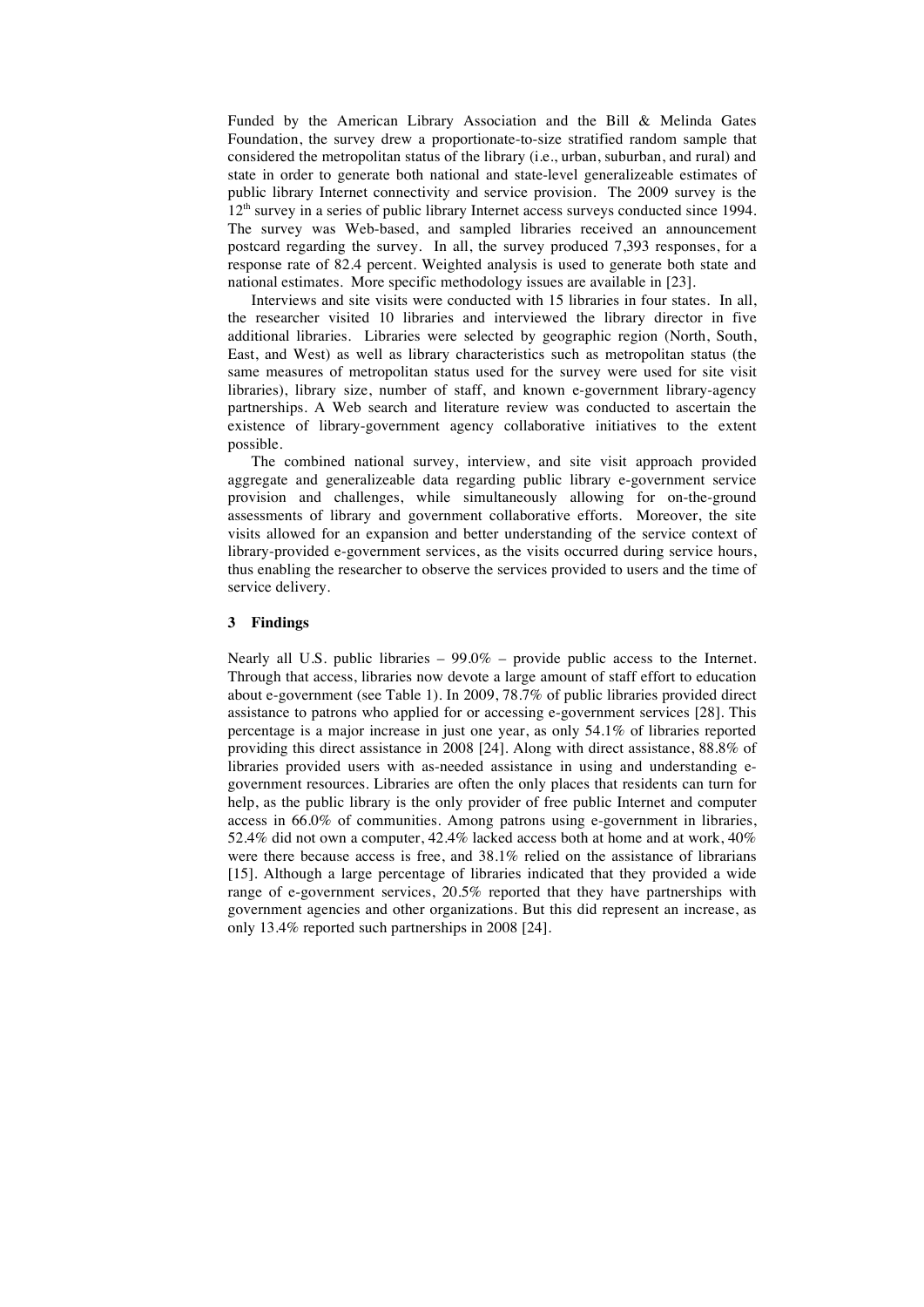|                                                                                                                                                               | <b>Metropolitan Status</b> |                       |                       |                        |
|---------------------------------------------------------------------------------------------------------------------------------------------------------------|----------------------------|-----------------------|-----------------------|------------------------|
| <b>E-Government roles and services</b>                                                                                                                        | Urban                      | Suburban              | Rural                 | Overall                |
| Staff provide assistance to patrons<br>applying for or accessing e-<br>government services                                                                    | 75.9%<br>$(n=1,913)$       | 78.6%<br>$(n=3,820)$  | 79.9%<br>$(n=5, 383)$ | 78.7%<br>$(n=11, 116)$ |
| Staff provide as needed assistance<br>to patrons for understanding how to<br>access and use e-government Web<br>sites                                         | 91.2%<br>$(n=2,300)$       | 88.8%<br>$(n=4, 317)$ | 87.9%<br>$(n=5,918)$  | 88.8%<br>$(n=12,535)$  |
| Staff provide assistance to patrons<br>for understanding government<br>programs and services                                                                  | 45.6%<br>$(n=1, 149)$      | 45.6%<br>$(n=2,215)$  | 40.7%<br>$(n=2,742)$  | 43.3%<br>$(n=6, 106)$  |
| Staff provide assistance to patrons<br>for completing government forms                                                                                        | 71.4%<br>$(n=1,800)$       | 65.2%<br>$(n=3, 168)$ | 65.1%<br>$(n=4,386)$  | 66.3%<br>$(n=9, 354)$  |
| The library developed guides, tip<br>sheets, or other tools to help<br>patrons use e-government websites<br>and services                                      | 23.3%<br>$(n=588)$         | 18.7%<br>$(n=907)$    | 14.2%<br>$(n=957)$    | 17.4%<br>$(n=2, 452)$  |
| The library offers training classes<br>regarding the use of government<br>Web sites, understanding<br>government programs, and<br>completing electronic forms | 22.9%<br>$(n=578)$         | 7.3%<br>$(n=357)$     | 4.8%<br>$(n=321)$     | 8.9%<br>$(n=1,256)$    |
| The library offered translation<br>services for forms and services in<br>other languages                                                                      | 11.1%<br>$(n=279)$         | 6.6%<br>$(n=321)$     | 4.2%<br>$(n=280)$     | 6.2%<br>$(n=880)$      |
| The library is partnering with<br>government agencies, non-profit<br>organizations, and others to provide<br>e-government services                            | 26.4%<br>$(n=666)$         | 21.2%<br>$(n=1,030)$  | 17.8%<br>$(n=1,201)$  | 20.5%<br>$(n=2,898)$   |
| The library is working with<br>government agencies (local, state,<br>or federal) to help agencies<br>improve their websites and/or e-<br>government services  | 11.0%<br>$(n=277)$         | 8.2%<br>$(n=398)$     | 6.0%<br>$(n=405)$     | 7.7%<br>$(n=1,080)$    |
| The library has at least one staff<br>member with significant knowledge<br>and skills in provision of e-<br>government services                               | 31.5%<br>$(n=794)$         | 16.2%<br>$(n=789)$    | 15.4%<br>$(n=1035)$   | 18.5%<br>$(n=2,618)$   |
| Other                                                                                                                                                         | 4.8%<br>$(n=121)$          | 3.3%<br>$(n=159)$     | 4.4%<br>$(n=298)$     | 4.1%<br>$(n=578)$      |

Table 1. E-Government Roles and Services Provided by Public Libraries by Metropolitan Status.

Libraries, however, met these e-government access and assistance needs in an increasingly difficult service environment:

- Due to the recession, library usage is increasing dramatically, with 75.7% of libraries reporting increased use of their public access workstations since last year, 71.1% reporting increased use of library wireless (wi-fi) services, and nearly 30.0% reporting increased use of library training services;
- Library funding is decreasing due to the recession, with decreases ranging from 1-10% in operating budgets;
- Public libraries report a decrease in service hours, with nearly 25% of urban public libraries reporting a decrease in the hours they are open;
- Public libraries  $58.6\%$  report that they do not have enough staff to meet patron needs, do not have staff with the necessary expertise (46.0%), and have too few workstations to meet demand (35.5%); and
- The economic downturn is creating an increase in both employment services and e-government services, which go hand-in-hand due to government unemployment social benefits and the need to seek employment in order to move off government benefits.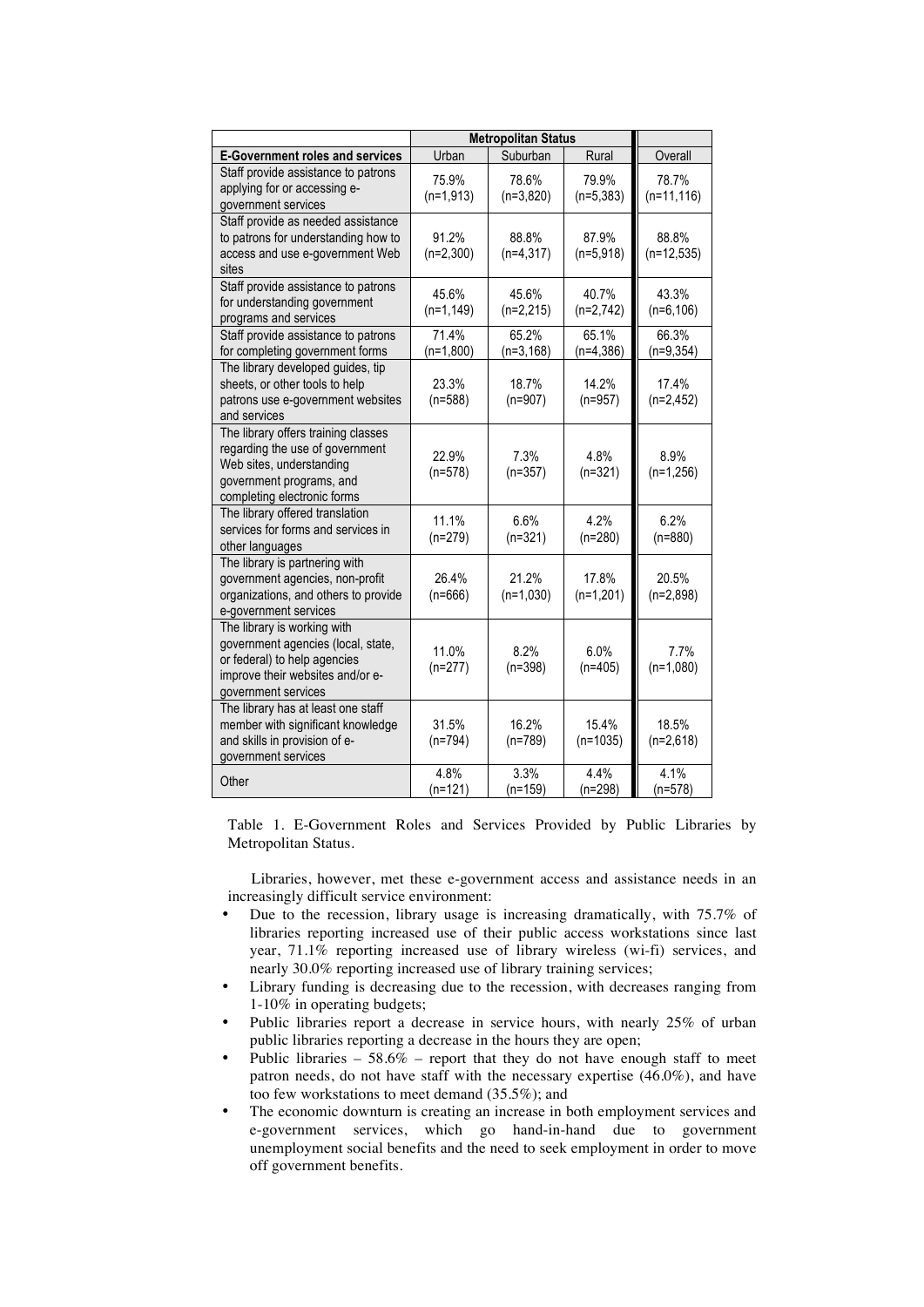This context challenges libraries as they provide e-government services without support and a mandate to do so  $-$  and yet, it offers an opportunity to engage in more collaborative approaches to e-government that leverage library and government resources.

The site visits and interviews identified and explored a number of library/government agency projects, including:

- The Alachua County Library District in Florida, which partnered with the Florida Department of Children and Families, as well as community organizations, to create The Library Partnership (http://www.acld.lib.fl.us/locations/the-librarypartnership). The library provides space within libraries for agencies devoted to child welfare to offer assistance with accessing e-government forms and applications used by the organizations providing services at the center, as well as homework help, GED and literacy classes.
- The Austin Public Library in Texas, which partnered with the U.S. Citizenship and Immigration Services (USCIS) agency to create its New Immigrants Centers to provide resources and support for immigrants. These Centers provide a range of support services in multiple languages, including citizenship courses and test preparation.
- The Hartford Public Library in Connecticut, which partnered with the USCIS to create The American Place to provide resources and support for immigrants, particularly those seeking U.S. Citizenship.
- The public libraries in Georgetown County South Carolina, which collaborated with the state Department of Emergency Management on Web 2.0 materials – including video-game simulations, social media, oral-history video interviews, digital storytelling, and the creation of a digital collection of historic hurricane views – to record the history of Hurricane Hugo (http://georgetowncountylibrary.sc.gov/randompages/hurricane.htm) and help the community respond to emergency situations.

These examples demonstrate just some of the types of collaborations between libraries and government agencies. Table 2 provides examples of additional librarygovernment (and other) e-government collaborations.

| <b>Project Title</b>                               | Partnership                                                                                                                                                                                                                  | <b>Description</b>                                                                                                                                                                                                                                                                                                                                                                                                                                                              |
|----------------------------------------------------|------------------------------------------------------------------------------------------------------------------------------------------------------------------------------------------------------------------------------|---------------------------------------------------------------------------------------------------------------------------------------------------------------------------------------------------------------------------------------------------------------------------------------------------------------------------------------------------------------------------------------------------------------------------------------------------------------------------------|
| Queens Library<br><b>Health Link</b>               | Queens Library<br>National Institute of Health                                                                                                                                                                               | Queens Library Health Link program is designed to<br>test the efficacy of a comprehensive participatory<br>research approach to reduce disparities by improving<br>the use of cancer prevention, screening and<br>treatments interventions. In this project, public library<br>branches provide a base for neighborhood<br>organizing, education, data gathering, planning and<br>implementation of local health promotion<br>experiments and dissemination of results, working |
| California Health<br>Resources                     | California Healthcare<br>Foundation: National<br>Network of Libraries of<br>Medicine; Pacific<br>Southwest Region;<br>California Public Libraries                                                                            | with 42 of the 63 branch libraries in Queens.<br>Phase one of a potential multi-year effort to build the<br>capacity of California's public libraries to provide<br>reliable consumer health information. Libraries will<br>also be positioned as model environments<br>supporting healthy lifestyle choices.                                                                                                                                                                   |
| Passport Application<br><b>Acceptance Facility</b> | East Brunswick Public<br>Library and the U.S. State<br>Department                                                                                                                                                            | The East Brunswick Public Library is an officially<br>designated passport application acceptance facility<br>with passport processing hours.                                                                                                                                                                                                                                                                                                                                    |
| Solar Test Bed<br>Project                          | Fayetteville Public Library;<br>the city of Fayetteville,<br>University of Arkansas;<br>Arkansas Energy Office;<br>American Electric Power;<br>National Center for<br><b>Reliable Electric Power</b><br>Transmission; others | The partnership will design, install, and operate a<br>solar-generated energy system to support a test<br>environment for solar-energy products created within<br>the local economy. This project will position the<br>library as the city's incubator for local solar business<br>development and stimulate Fayetteville's fledgling<br>green businesses, as well as promote citizen interest<br>in adopting solar technologies.                                               |

Table 2. Sample Public Library-Government E-government Partnerships.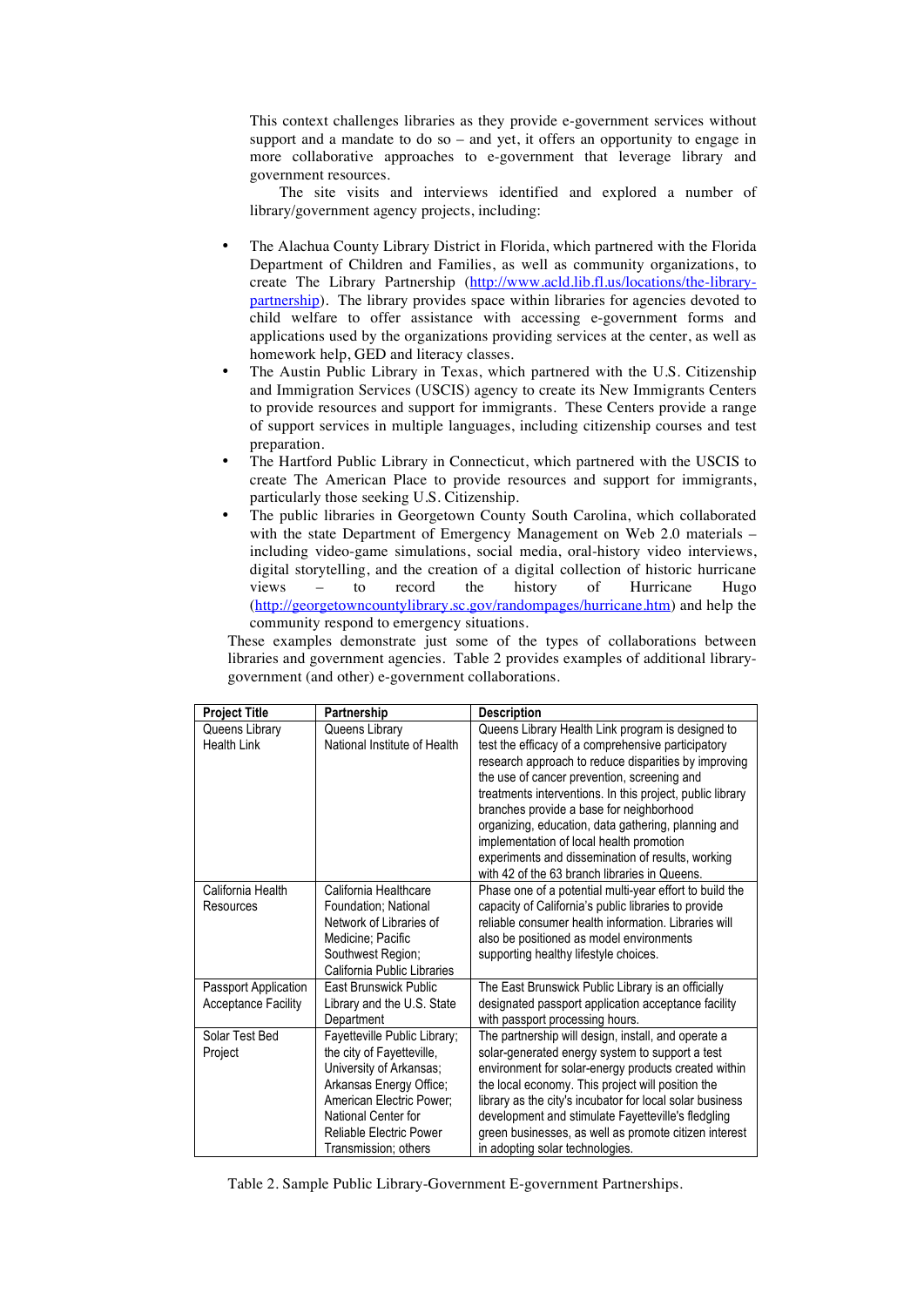The partnerships varied in degree and scope. The Alachua County Library District partnership, for example, was an embedded and integrative partnership. The library served as the central hub of the government service, providing space, librarian expertise, agency expertise, and a range of information support services designed to meet the needs of those seeking e-government services. In this sense, the library and agencies formed a collaborative approach to engaging in e-government service provision and access that maximized the strengths of each partnership participant.

The Austin and Hartford Public Library collaboration differed in nature. Through coordination with USCIS, the libraries assisted USCIS develop a range of informational resources and built services around immigration and citizenship. It is, however, the libraries that provide the training classes and assist the immigrant populations that they serve. The libraries in essence serve as facilitators of immigration and citizenship e-government services.

The South Carolina libraries in Georgetown County collaboration is yet another type of partnership in which the library serves in both a cultural role in terms of historical preservation of government information as well as an emergency response role that facilitates community recovery efforts in the event of an emergency.

Given the limitation of the site visits and the wide range of partnerships and collaborations found, it is clear that collaborations between libraries and government agencies take many forms and can evolve in different ways. There are preliminary indications that there is a continuum of library-government e-government partnerships that require additional exploration.

The site visits and interviews also identified both benefits and barriers to librarygovernment partnerships. Identified benefits included:

- The ability to provide combine services with public access technologies and Internet access, which many of the users lacked elsewhere;
- The ability to embed e-government services within a trusted and neutral community organization such as the public library;
- The ability to create an integrated service environment that cut across multiple agency services and benefits, as individuals often required multiple e-government interactions provided by different levels of government and agencies; and
- The librarian, whom served as an intermediary between e-government services and the user.

Identified challenges included:

- Agencies, due to mandates and service authority constraints, focused on their own services and did not necessarily view the entire e-government spectrum that libraries faced in a public access service context;
- Partnerships are often associated with risk due to public scrutiny, and agencies were loathe to form partnerships and accept the risks that could manifest through partnerships;
- When willing to engage in partnerships, some agencies viewed the library as a means through which to offload agency workload rather than create a truly collaborative e-government service approach; and
- Partnerships were evolutionary in nature, as both libraries and agencies learned over time the best ways to approach their collaborations.

As discussed below, there are benefits, challenges, and issues associated with forging government-library partnerships.

#### **4 Key Issues and Challenges**

Key findings from the research studies identified above indicated that there are numerous factors that affect the degree to which a library can successfully provide egovernment services, such as staff skills and knowledge, staff time commitments, resource constraints, availability of workstations, and broadband. More specifically, these service challenges included: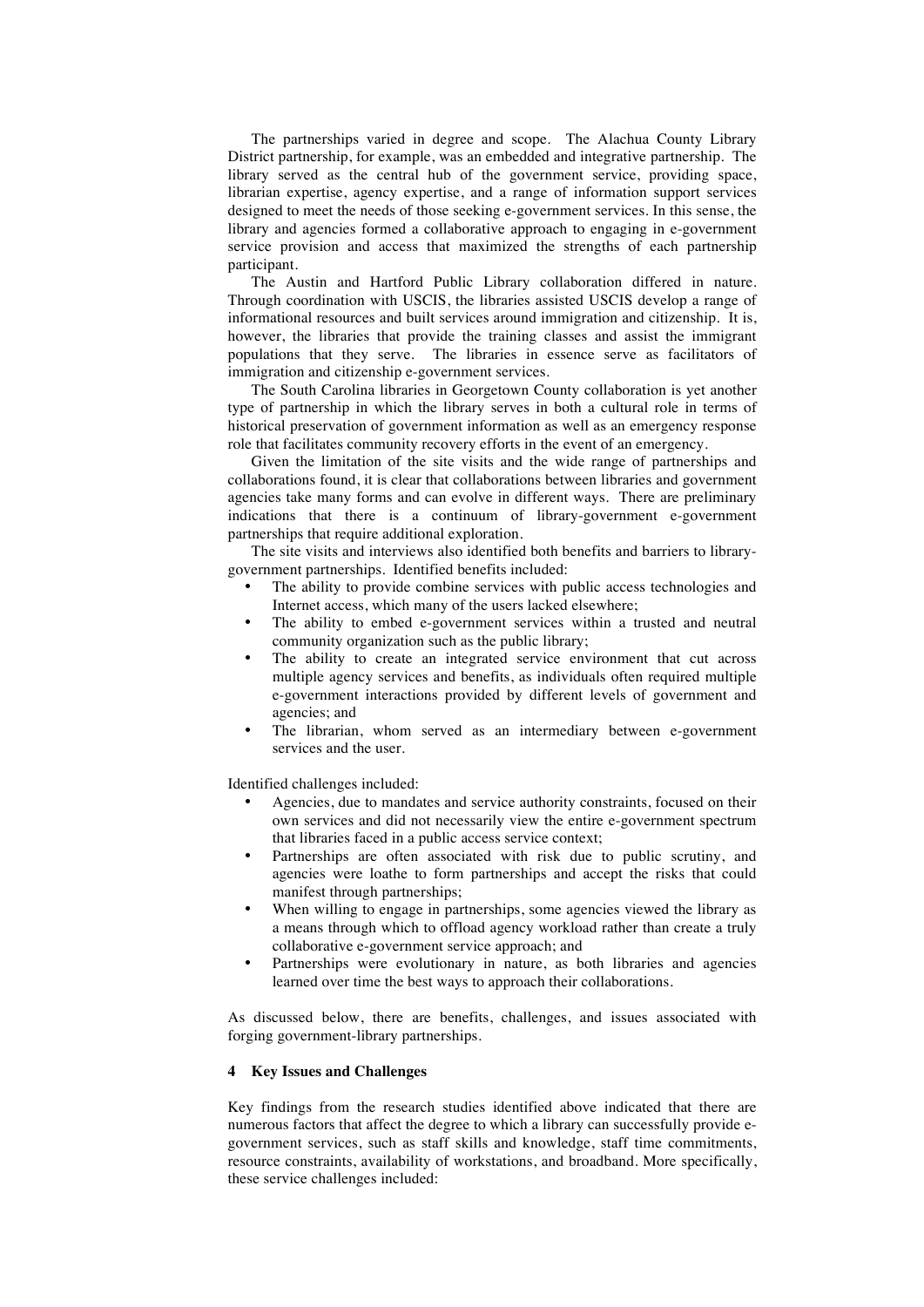- Libraries often lack wide-scale coordination with critical e-government service agencies (e.g., immigration, taxes, health, social services) which users most frequently seek;
- Librarians do not necessarily have expertise in the range of e-government services, resources, or applications necessary for users to access and successfully participate;
- Librarians may not understand the larger policy/governance/jurisdictional context of e-government (e.g., immigration policy; tax law; federal, state, local government);
- Library e-government roles, which can vary from library to library, have yet to be clearly defined and differentiated in light of local situational factors – though some libraries have clearly embraced the e-government service role through innovative practices and support structures;
- Libraries face a range of constraints, including insufficient number of computers to meet patron needs; budgetary, space, and infrastructure challenges; and inadequate bandwidth to meet increasingly bandwidth-heavy e-government services;
- Libraries experienced a significant increase in usage as a result of the recession; and
- Libraries are a service provider at the end of a vast e-government service environment that, at the federal level alone, encompasses more than 30,000 websites and well over 100 million pages [25].

The site visits and interviews provided, however, indications that collaborative egovernment, based on agency and library partnerships, can ultimately create a comprehensive community-based approach to e-government service provision.

But these partnerships seem to occur on a continuum from a library simply serving as a public access point to workstations and the Internet all the way to a fully integrated government-library service outlet housed in the library – around which the library builds a range of information and staff support services. Given the exploratory nature of this research, it is not possible to codify or fully determine this emerging collaborative continuum.

The site visits also identified a range of success factors for these collaborations:

- Both the library and the agency saw mutual benefit to entering into a partnership designed to provide collaborative e-government services;
- Agencies viewed the partnerships as ways through which to extend egovernment services to the intended service recipients through libraries, rather than as a means to shift service provision costs to libraries;
- Agencies considered the library a true partner and considered librarian feedback regarding e-government service design and delivery;
- Agencies were willing to help librarians better understand the e-government services, resources, and technologies;
- Agencies provided library-specific support (i.e., a separate help e-mail and phone number) through which librarians could contact agency staff for assistance;
- The library considered providing e-government services as part of its mission to serve the public; and
- The library built a support infrastructure (e.g., information resources, technology training, staff assistance) around the e-government services.

These success factors require additional testing and verification through additional research, but seemed to permeate the site visit and interview partnerships.

## **5 Conclusion**

This paper presented the results of a national survey, site visits, and interviews regarding the provision of e-government services in U.S. public libraries. The exploratory research indicated that government-library collaborations can extend egovernment services into communities and ensure that e-government services and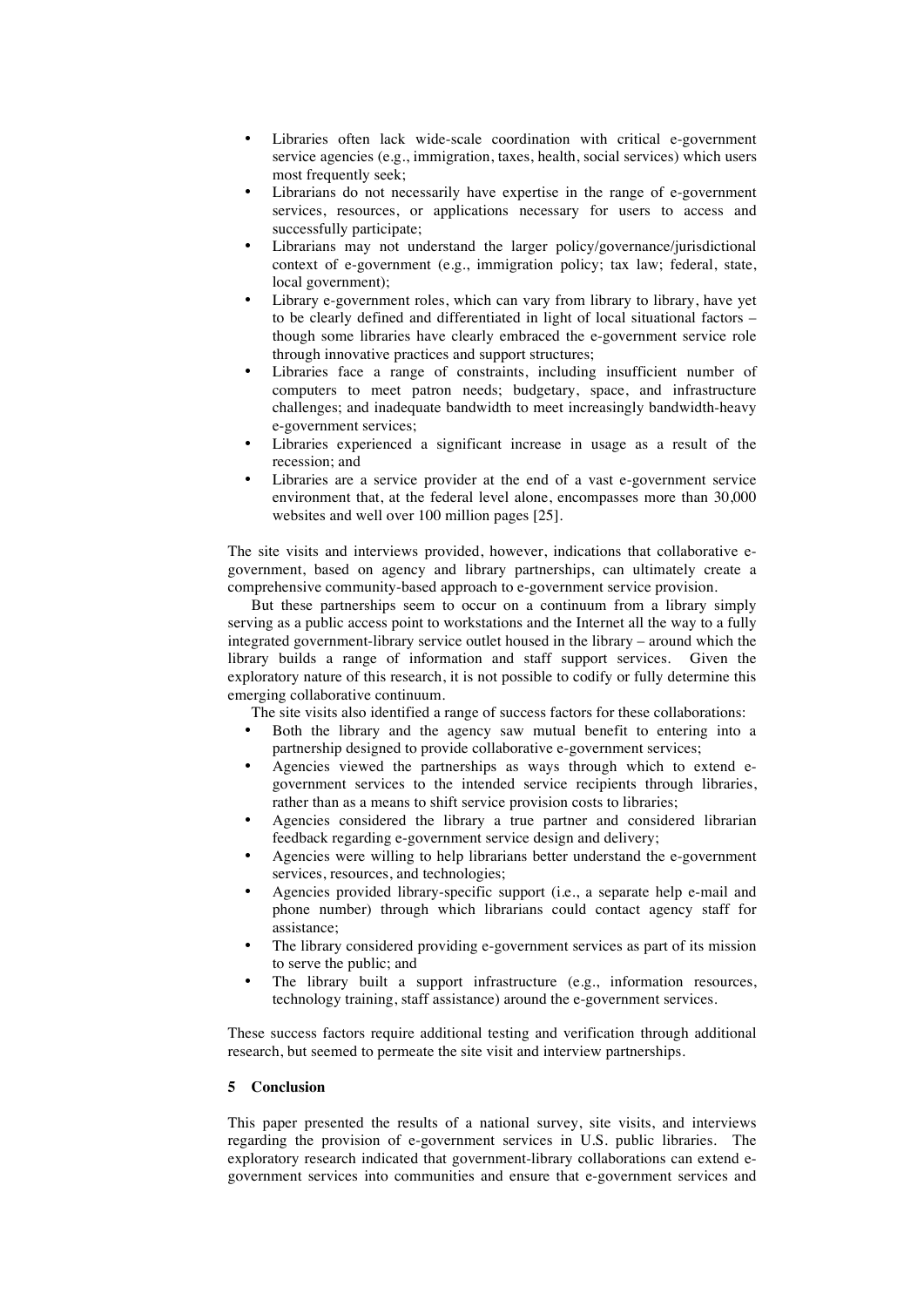resources are available to and inclusive of all members of society. The research identified critical roles that public libraries offer to their users, but also identified success factors for successful collaborations between government agencies and libraries. The research also identified, however, a range of challenges that public libraries face as providers of e-government services. Additional research is necessary to more fully understand the complexity, benefits, and challenges to library and government collaborations to promote the adoption and use of egovernment services to the greatest extent possible.

Acknowledgment: Funding for this study was provided in part by the American Library Association and the Bill & Melinda Gates Foundation.

#### **References**

- 1. Bertot, J. C., & Jaeger, P. T. (2006). User-centered e-government: Challenges and benefits for government Web sites. *Government Information Quarterly, 23,*  163-168.
- 2. Bertot, J. C., & Jaeger, P. T. (2008). The e-government paradox: Better customer service doesn't necessarily cost less. *Government Information Quarterly, 25*, 149-154.
- 3. Dawes, S. S. (2009). Governance in the digital age: A research and action framework for an uncertain future. *Government Information Quarterly, 26*, 257- 264*.*
- 4. Ebbers, W. E., Pieterson, W. J., & Noordman, H. N. (2008). Electronic government: Rethinking channel management strategies. *Government Information Quarterly*, *25*, 181-201.
- 5. Jaeger, P. T., & Bertot, J. C. (in press). Designing, implementing, and evaluating user-centered and citizen-centered e-government. *International Journal of Electronic Government Research*.
- 6. Streib, G., & Navarro, I. (2006). Citizen demand for interactive e-government: The case of Georgia consumer services. *American Review of Public Administration, 36*, 288-300.
- 7. Bertot, J. C., Jaeger, P. T., Langa, L. A., & McClure, C. R. (2006). Public access computing and Internet access in public libraries: The role of public libraries in e-government and emergency situations. *First Monday, 11*(9). Available: http://www.firstmonday.org/issues/issue11\_9/bertot/index.html.
- 8. McClure, C. R., Jaeger, P. T., & Bertot, J. C. (2007). The looming infrastructure plateau?: Space, funding, connection speed, and the ability of public libraries to meet the demand for free Internet access. *First Monday, 12*(12)*.* Available: http://www.uic.edu/htbin/cgiwrap/bin/ojs/index.php/fm/article/view/2017/1907.
- 9. Horrigan, J. B. (2008). *Home broadband adoption 2008: Adoption stalls for lowincome Americans even as many broadband users opt for premium services that give them more speed*. Washington, D.C.: Pew Internet and American Life Project.
- 10. Horrigan, J. B. (2009). *Obama's online opportunities II: If you build it, will they log on?* Washington, D.C.: Pew Internet and American Life Project.
- 11. Fenster, M. (2006). The opacity of transparency. *Iowa Law Review, 91*, 885-949.
- 12. Jaeger, P. T., & Thompson, K. M. (2003). E-government around the world: Lessons, challenges, and new directions. *Government Information Quarterly, 20*(4), 389-394.
- 13. Jaeger, P. T., & Thompson, K. M. (2004). Social information behavior and the democratic process: Information poverty, normative behavior, and electronic government in the United States. *Library & Information Science Research, 26*(1), 94-107*.*
- 14. Bertot, J. C., Jaeger, P. T., Langa, L. A., & McClure, C. R. (2006). Drafted: I want you to deliver e-government. *Library Journal, 131*(13), 34-39.
- 15. Gibson, A. N., Bertot, J. C., & McClure, C. R. (2009). Emerging role of public librarians as E-government providers. In R. H. Sprague, Jr. (Ed.), *Proceedings of*